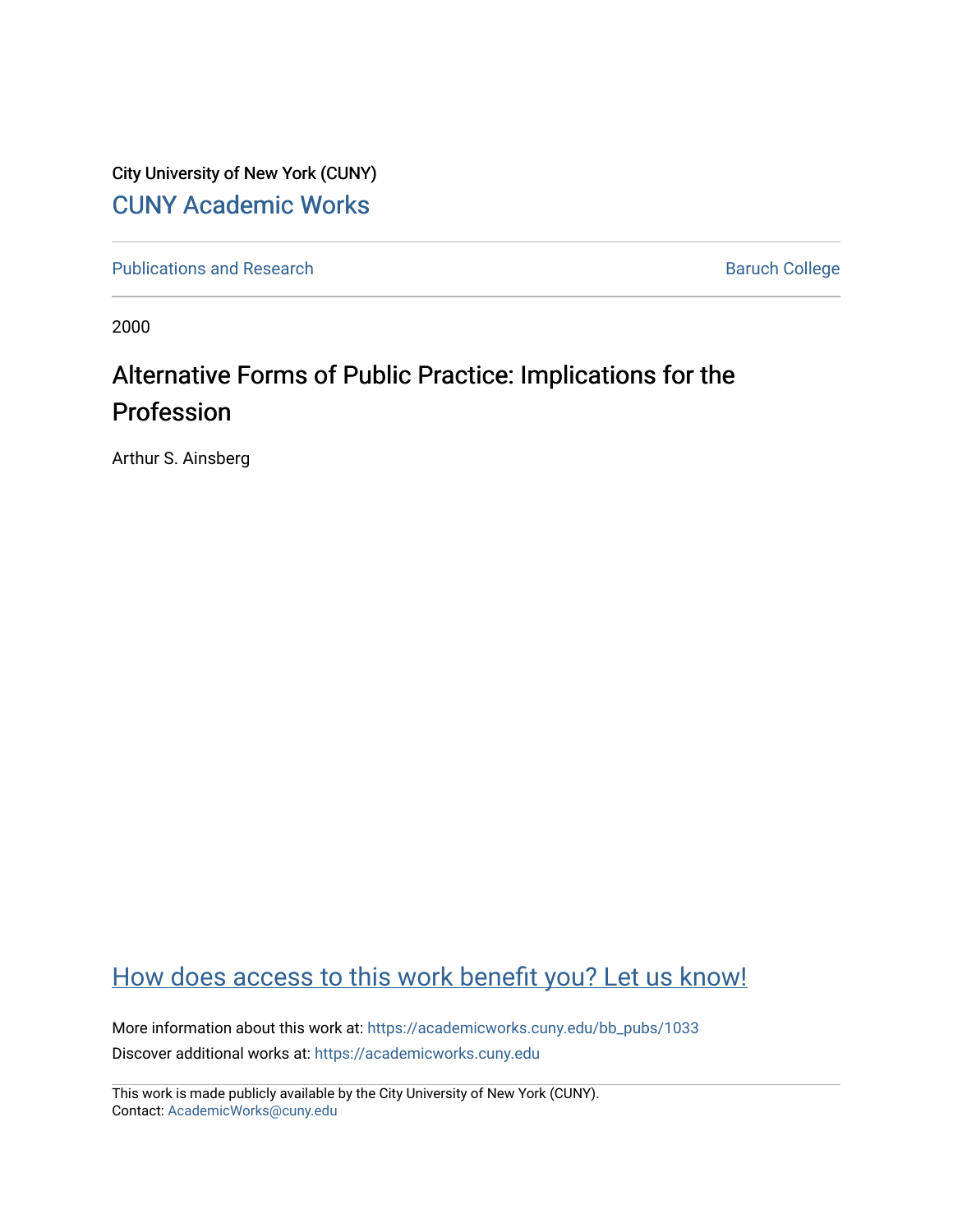

## **Alternative Forms of Public Practice: Implications for the Profession**

## **by Arthur S. Ainsberg Chief Financial Officer, Brahman Partners February 23, 2000**

Arthur S. Ainsberg is the chief operating officer of Brahman Partners, a \$500 million private investment partnership. Prior to joining Brahman Partners, Mr. Ainsberg was a partner with Richard A. Eisner & Company, LLP. Earlier in his career, he served as chief financial officer of Odyssey Partners and as a vice president at Oppenheimer & Co.

Mr. Ainsberg is a member of the Board of Directors of Nomura Securities, Inc., the American subsidiary of The Nomura Securities Co., the world's largest securities firm. In his advisory role at Nomura, he is chairman of the audit committee and a member of the compliance committee.

In 1997, Mr. Ainsberg was elected to the Board of the District Business Conduct Committee of the National Association of Securities Dealers (NASD). This past year he was named to the Small Firm Advisory Board of the NASD.

In 1994, the Board of Regents of New York State appointed him to the New York State Board of Accountancy. The Board is responsible for establishing and monitoring the licensing, disciplinary, and educational standards for certified public accountants in New York State. In 1998, he was named chairman of the Board.

Mr. Ainsberg has served as a securities arbitrator at the American Arbitration Association, the NASD, and the New York Stock Exchange, Inc. His professional affiliations include the Legal/Compliance and the Financial Management Divisions of the Securities Industry Association, the Wall Street Tax Association, the American Institute of CPAs, and the New York State Society of CPAs.

Mr. Ainsberg received a BBA in accounting and an MBA in finance and investments from Baruch College.

It is a great honor for me to be asked to present the Emanuel Saxe Lecture at Baruch College this evening. As a Baruch student in the 1960s, I had the privilege to know Dr. Saxe personally. He was a towering figure at this College and throughout the profession. For many of us, our first accounting textbook was, of course, *Principles of Accounting* by Tunick & Saxe.

We are here at the beginning of a new millennium, at a time of enormous prosperity for this city and country. Our securities markets are in the midst of the greatest surge in our nation's history. The Internet is changing the world at a breathtaking pace. America's technological prowess is the envy of the world. Industrial American corporations are learning to adjust their business models to deal with the Information Age.

The economic surge we are witnessing has also produced an enormous media surge. Our successes as auditors and accountants are rarely mentioned, but our mistakes as auditors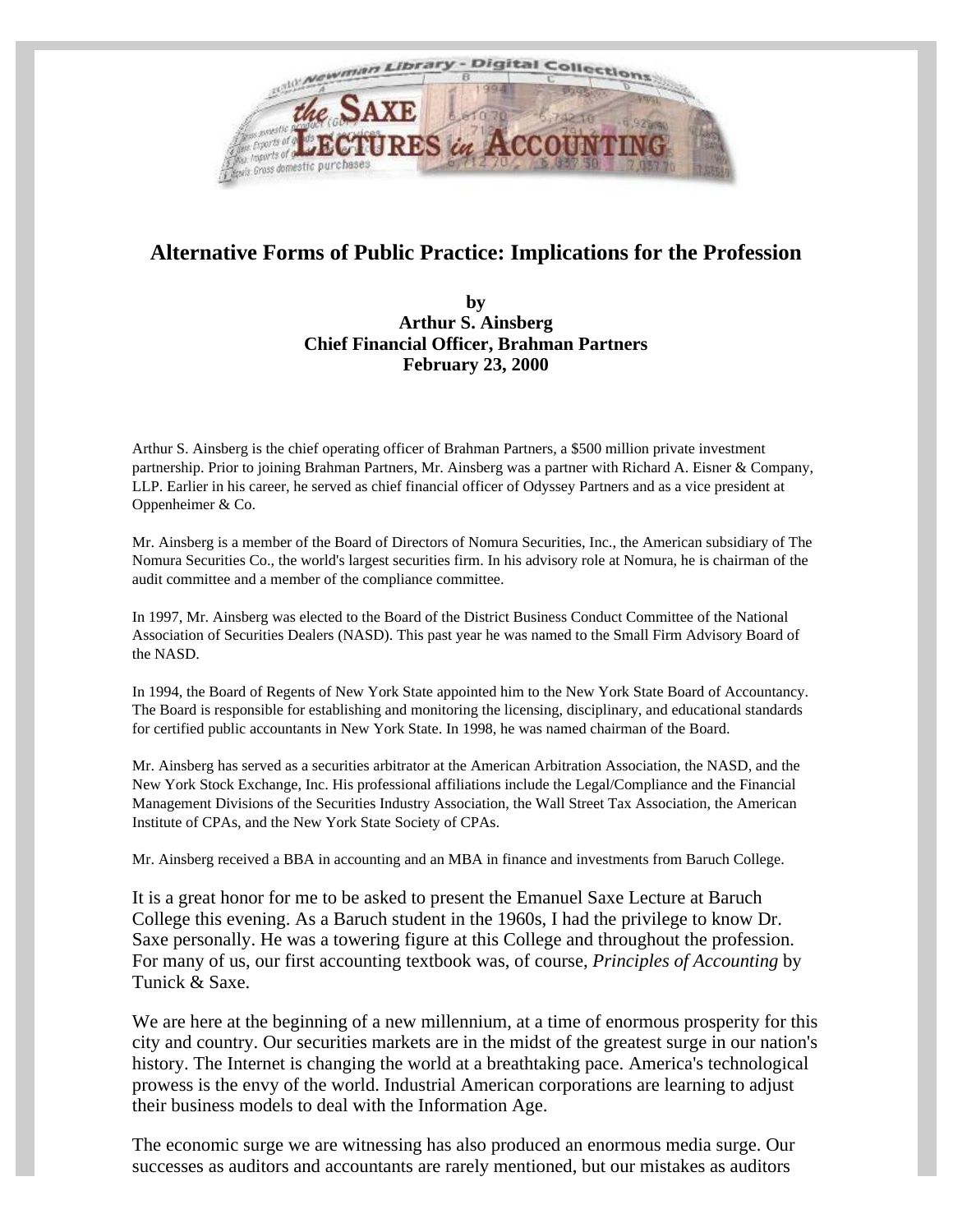and accountants are magnified by the press. On a daily basis, our activities are scrutinized by the SEC, state regulators, shareholders, audit committees, and colleagues through the peer review process.

Capitalizing on our mistakes, plaintiffs' lawyers have emerged as effective advocates for institutional and individual investors. Plaintiffs' lawyers have been willing to invest years in complex securities litigation to determine alleged malfeasance by corporations, directors, auditors, and corporate executives. Unfortunately, in certain cases, their allegations have been well founded. Fraud has become page-one news. The Cendant, Sunbeam, and McKesson cases are headline cases, but many other cases have been settled and litigated in the past 10 years at enormous costs to both corporations and their auditors. The recent settlement by Ernst & Young for \$335 million in the Cendant Securities litigation matter was a front-page *New York Times* story. It represents one of the largest settlements by an accounting firm in American history.

The accounting profession is also dealing with many changes and challenges. One of these challenges is the structuring of public accounting practices in the 21st century. The enormous changes in the technology, capital, and investment landscape have caused many public accounting firms to take a step backward and ask themselves a series of questions:

- Am I structured so that I can service my clients effectively during this technological and investment boom?
- Do I have the most talented employees servicing my clients?
- How can I compensate my personnel so that they can share in the same benefits of corporate America--including stock options, profit-sharing plans, and deferred compensation plans?
- How can I offer my clients other financial services to enhance my audit and tax practice?
- Where do I get the capital to grow my firm?
- Where do I get the capital to pay my retiring partners and, at the same time, give my younger partners the compensation they deserve?
- How do I obtain the technology resources to maintain my competitive edge in the profession?

In the past, a managing partner facing these questions had few options--a merger with a larger firm, a structured transaction with the younger partners, or maintaining the status quo.

Today, the options are different. We have witnessed, during the past decade, several large public corporations staking out public accounting firms as an area of opportunity. The two largest companies to do this--American Express Corporation and H&R Block Corporation- are financial conglomerates that are trying to bring together their various resources in a public accounting framework. Their acquisitions of public accounting firms have enabled both American Express and H&R Block to become among the 10 largest accounting firms in the United States.

Another vehicle utilized by accounting firms to change their independent status and achieve public ownership has been the "consolidation" or "roll-up" method. In this case, a public vehicle is formed by merging a group of public accounting firms into a public corporation. The largest factor in the roll-up area is Century Business Services. Their significant acquisitions during the past five years also qualifies Century among the largest accounting firms.

These transactions seem to make economic sense. The firms being acquired receive a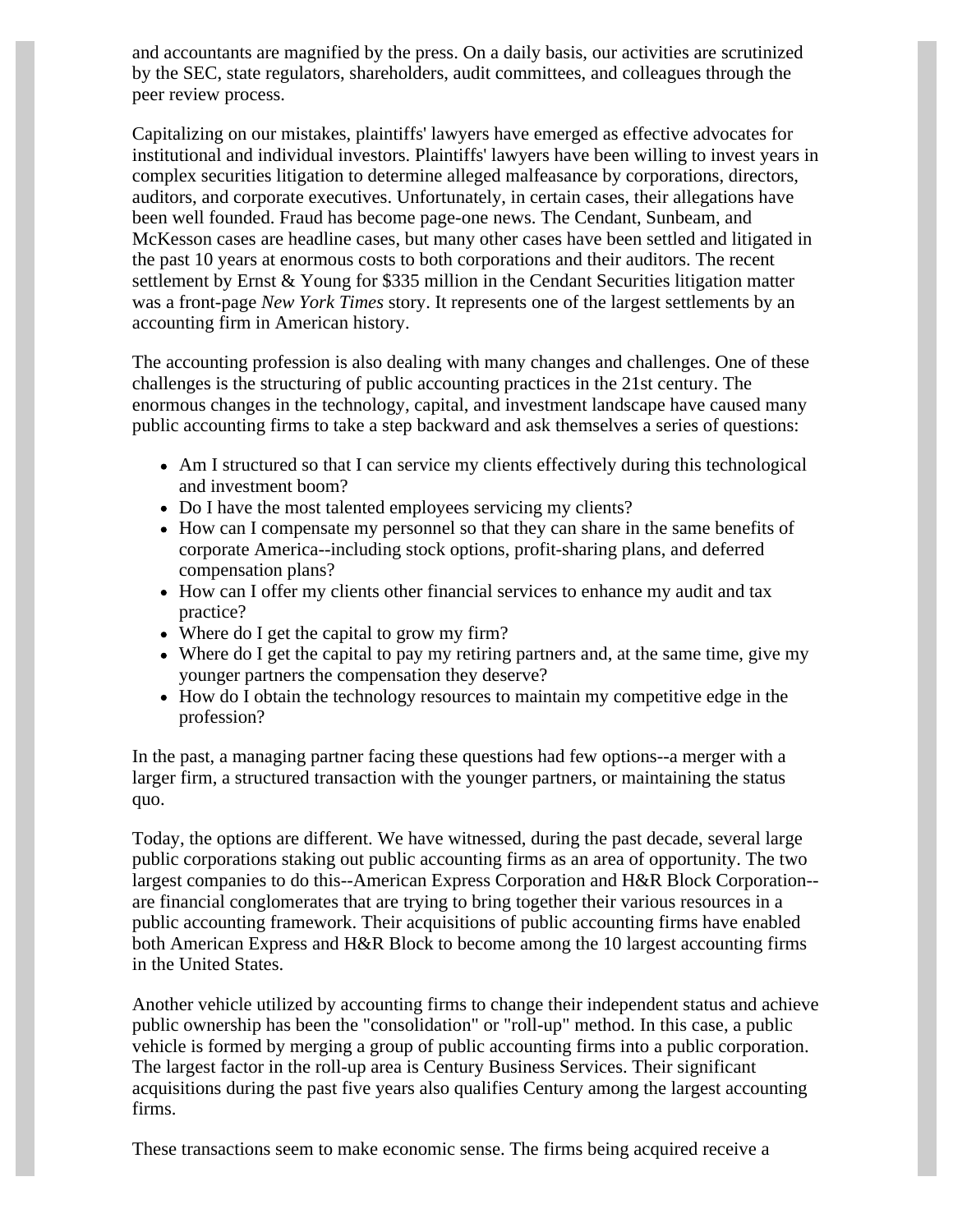capital infusion, thereby eliminating both "succession" and "capital to grow" problems. It represents an opportunity for staff to be part of a public corporation and, hopefully, enjoy the benefits of public ownership, including stockbased compensation. Their size creates synergies that may be helpful to clients. Finally, the "big company" name may be helpful in attracting new clients.

Just as small- and medium-sized accounting firms undertake to explore alternative business structures, the Big-5 accounting firms are also groping with the problem of continuing rapid growth in consulting while maintaining independence in their auditing practices. Recent transactions will enable Big-5 firms to spin off their consulting practices into public vehicles or divisions of public corporations.

For the regulators, these new alliances by accounting firms are cause for enormous concern. A regulator's concern is in maintaining that most important characteristic of the certified public accountant--independence. What differentiates the CPA from any other professional is his or her independence.

In order to understand the importance of independence, we must trace its history. Following the stock market crash of 1929 and the subsequent depression, Congress enacted the Securities Acts of 1933 and 1934. These two acts form the framework for our current securities laws. These laws, passed during one of the most perilous times in our economic history, were designed to restore investor confidence in our securities markets. An important provision was the establishment of the Securities and Exchange Commission (SEC). Today, these laws are considered the envy of the world. Every nation establishing a modern securities market looks upon our securities laws as the framework for developing its own rules and regulations.

At the heart of these acts was a provision that mandated audit by independent public accountants of financial statements of issuers of publicly held securities. As SEC Commissioner Isaac Hunt recently stated, "the auditor has to be an independent overseer of the integrity of information provided to the capital markets, and this role was granted as a public trust to the profession."

In 1984 the Supreme Court decided the case of U.S. vs. Arthur Young & Co. The case involved the I.R.S. requesting the tax accrual work papers prepared by Arthur Young & Co. for the 1972-1974 audits of Amerada Hess Corp. Arthur Young contended that these work papers were privileged and should not be subject to an I.R.S. subpoena under Section 7602. The District Court previously ruled that the tax accrual work papers were relevant to the I.R.S. investigation of Amerada and refused to recognize an accountantclient privilege that would protect the work papers. Arthur Young appealed to the Court of Appeals. In a split decision, the Court of Appeals ruled that the tax accrual papers were relevant to the I.R.S. investigation of Amerada but held that the public interest in promoting full disclosure to public accountants and, in turn, ensuring the integrity of securities markets required protection for the work that such independent auditors perform for publicly owned companies. The Court of Appeals refused to enforce the I.R.S. summons. The case was appealed by the Solicitor General to the Supreme Court, which granted certiorari. On March 21, 1984, Chief Justice Warren Burger delivered the opinion of the Court. The Supreme Court overturned the U.S. Court of Appeals decision:

By certifying the public reports that collectively depict a corporation's financial status, the independent auditor assumes a public responsibility transcending any employment relationship with the client. The independent public accountant performing this special function owes ultimate allegiance to the corporation's creditors and stockholders, as well as the investing public. This "public watchdog"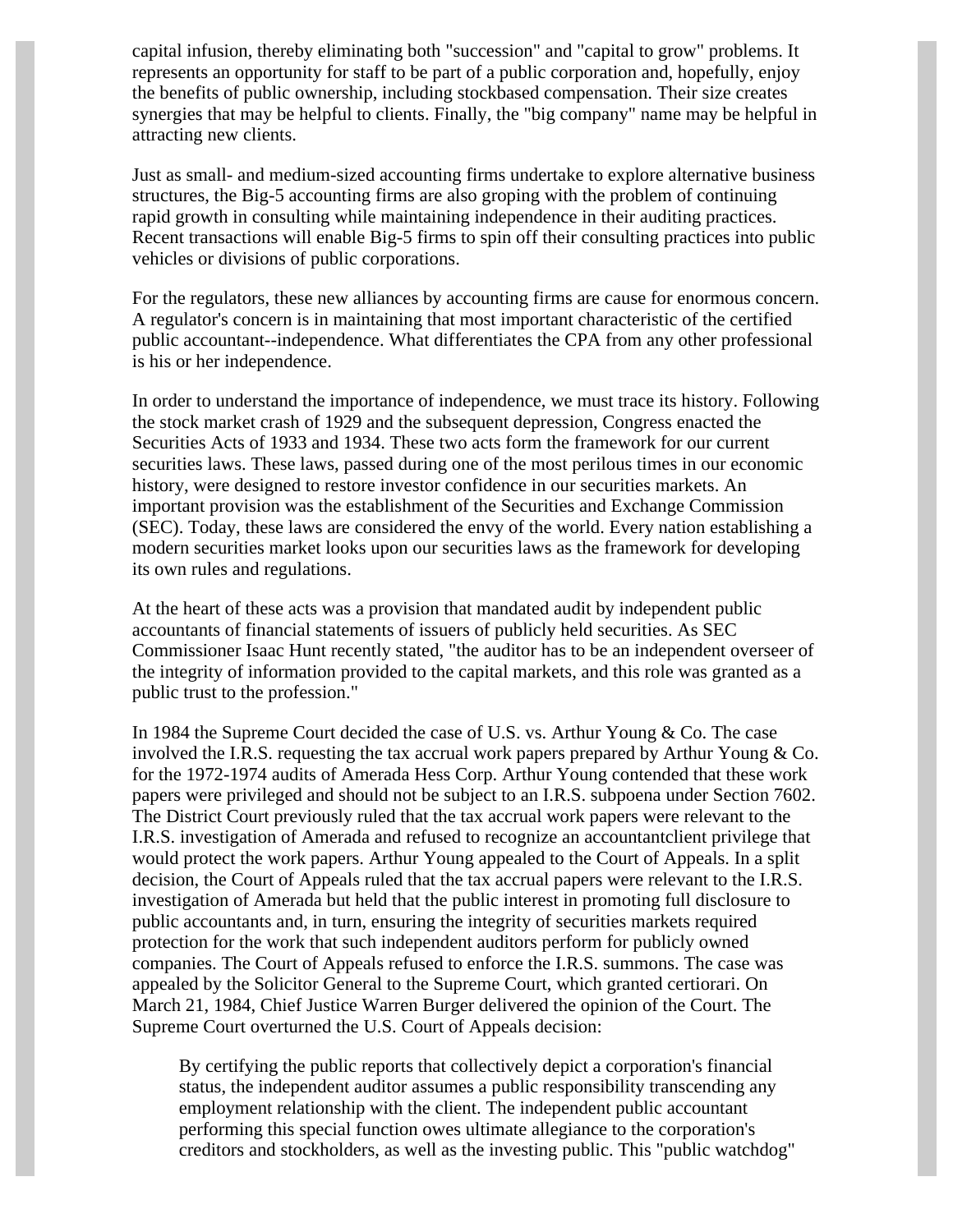function demands that the accountant maintain total independence from the client at all times and requires complete fidelity to the public trust. To insulate from disclosure a certified public accountant's interpretations of the client's financial statements would be to ignore the significance of the accountant's role as a disinterested analyst charged with public obligations.

As Harry Truman said, "The buck stops here." Only the independent public accountant has been granted this special watchdog role in society by the Securities and Exchange Commission.

It would be unfortunate if the evolving structures of alternative public practice undermine the enormous trust that accountants have been given. The fact is that the train has left the station without adequate rule changes to ensure the integrity of the independence of the CPA.

As Lynn Turner, chief accountant of the Securities and Exchange Commission, recently stated:

Today, America's capital markets stand as the most liquid, deep, and efficient markets in the world--markets that have propelled our economy onto a plane where we have no equal. Why have our markets been so successful? In large part because of high quality transparent financial reporting; and nothing has guaranteed that transparency more than the independent audit.

The rules and regulations regarding independence were written during a different era. For over 100 years, accounting firms conducted their activities with relative stability. The services provided were primarily audit, tax, and some miscellaneous consulting services. These services were performed by CPAs and staff accountants in organizations entirely owned by CPAs.

Around this organizational framework, regulators created a regulatory cocoon. Among the regulators involved in shaping the rules and regulations were the American Institute of Certified Public Accountants (AICPA). Through its publication of *Professional Standards: Code of Professional Conduct,* the AICPA described the meaning of independence, the related values of integrity and objectivity, and the auditor's obligation to the public. In 1977, the AICPA established the SEC Practice Section. The SEC Practice Section, among its other activities, has been involved in peer review, rotational rules involving engagement partners, and concurring review partner reviews. As previously noted, the SEC has a number of rules and regulations affecting the conduct of the profession. Finally, each state has a State Accounting Board, which oversees the activities of its licensees. State boards mandate the educational, disciplinary, and experience requirements for candidates and licensees in their respective states. In addition to the regulators, most firms have professional manuals that describe both the rules of their respective firms and the professional standards governing independence.

Beginning in the 1970s, a series of legal and regulatory events transformed the profession. First, a series of court decisions permitted accountants to advertise and solicit business. Second, several states permitted CPAs to accept commissions and contingent fees from non-audit clients. Finally, in the 1980s a federal court ruled that CPAs could "hold out" as CPAs regardless of their place of employment, thereby eliminating one element in most state's regulation of the profession. Liberalizing the "holding out" doctrine was crucial to the decision of financial conglomerates to acquire public accounting firms, thereby forming the alternative practice structures we have today.

At the same time that the legal and regulatory framework was evolving, accounting firms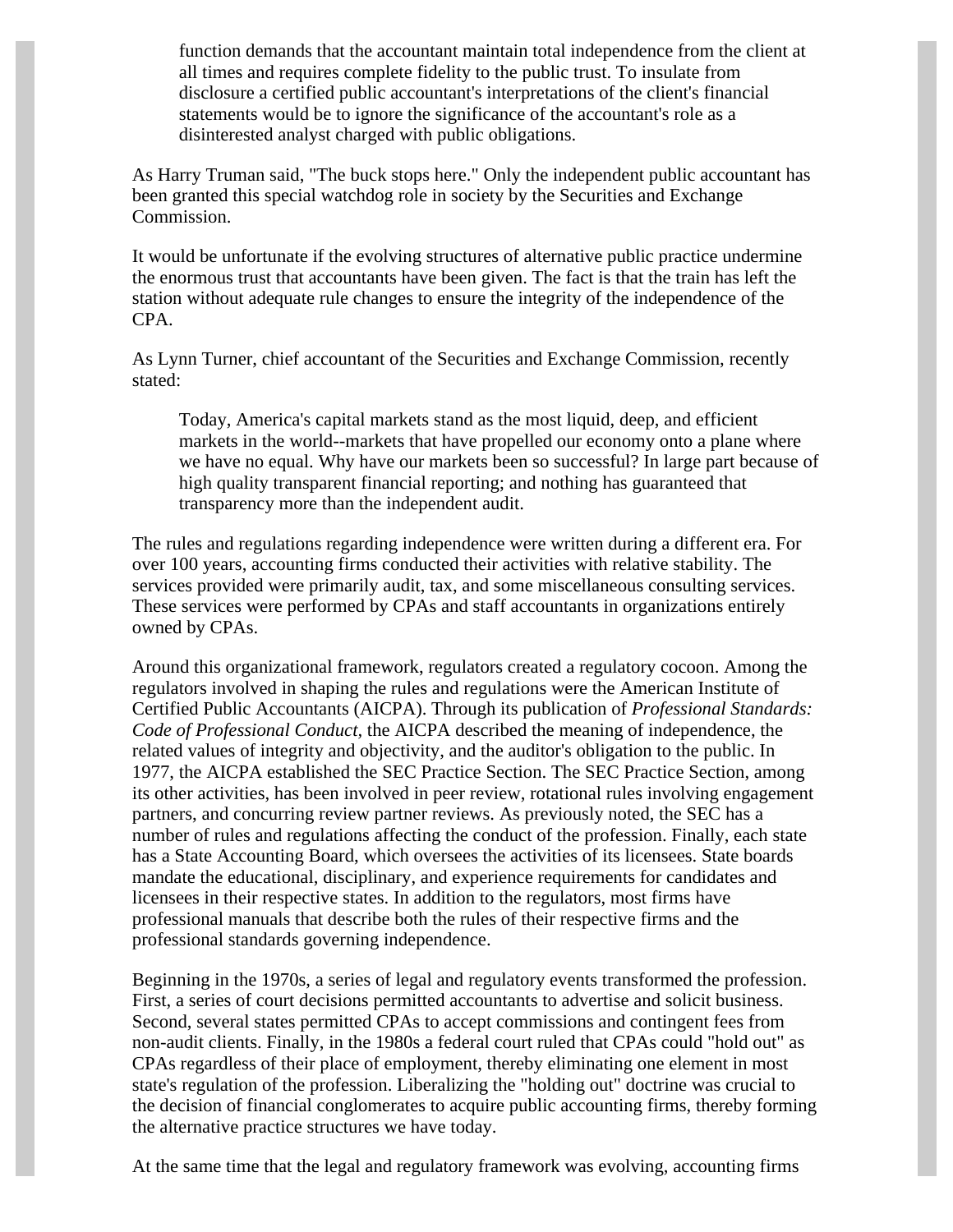were dramatically expanding the range of their activities beyond traditional audit and tax work. By extending the CPA credential to a vast array of financial consulting services, the quintessential accounting firm was transformed into a financial boutique offering a myriad of consulting services, many of which are conducted and supervised by non-CPAs.

Currently, we are saddled with old rules and new structures. We are concerned that independence could be sacrificed in the name of growth. We have gone from small "momand-pop" partnerships to large segments of accounting firms within publicly owned entities, with many non-CPAs being an integral part of CPA organizations.

We have the media ready to pounce on any situation with a "conflict of interest," "independence," or "financial fraud" headline potential. We have regulators looking for answers to a series of extremely complicated ethical questions. Among the questions recently raised by the Independence Standards Board are:

- 1. To what extent do you believe that relationships between the auditor's employer and the audit client pose a threat to the independence of the auditor? Do you believe that the auditor's employer should be required to observe any of the entity independence restrictions required of the audit firm with respect to audit clients?
- 2. Should materiality be applied when determining whether the employer's relationship with an audit client impairs the auditor's independence?
- 3. To what extent do you believe that relationships between the officers and directors of the auditor's employer and the audit client pose a threat to the independence of the auditor?
- 4. Are there circumstances in which a controlling shareholder of the auditor's employer should observe some or all of the independence restrictions? If so, what are the circumstances and which restrictions should be observed?
- 5. Are there safeguards that would be effective in protecting auditor independence in "dual employment" situations?
- 6. Do some of these structures that result in dual employment of the auditor promote auditor independence?
- 7. Is it appropriate for a Big-5 accounting firm to have public ownership in either the firm itself or in its parent, subsidiary, or investee?
- 8. Would the independence of a firm be impaired if an audit client or one of its officers or directors owned stock in the audit firm or one of the audit firm's subsidiaries? Would your answer be different if the investment were not material to the investor or if the client-shareholder owned less than 5 or 10 percent of the shares of the public entity?
- 9. When an audit partner is also an employee of a corporation, should the restrictions applied to the auditor and his or her firm on activities and relationships with audit clients also apply to the corporation?

It is incumbent upon all of us to recognize that independence cannot be sacrificed. Our financial markets mandate that we provide accurate and meaningful reporting to shareholders and creditors.

Our goal should be that the profession, regulators, and standard setters work cohesively to create the appropriate rules for the 21st century that best maintain independence and provide the services the public requires. Finally, we must never forget the enormous role we occupy in this, the greatest nation in history-that of the guardian of the public trust.